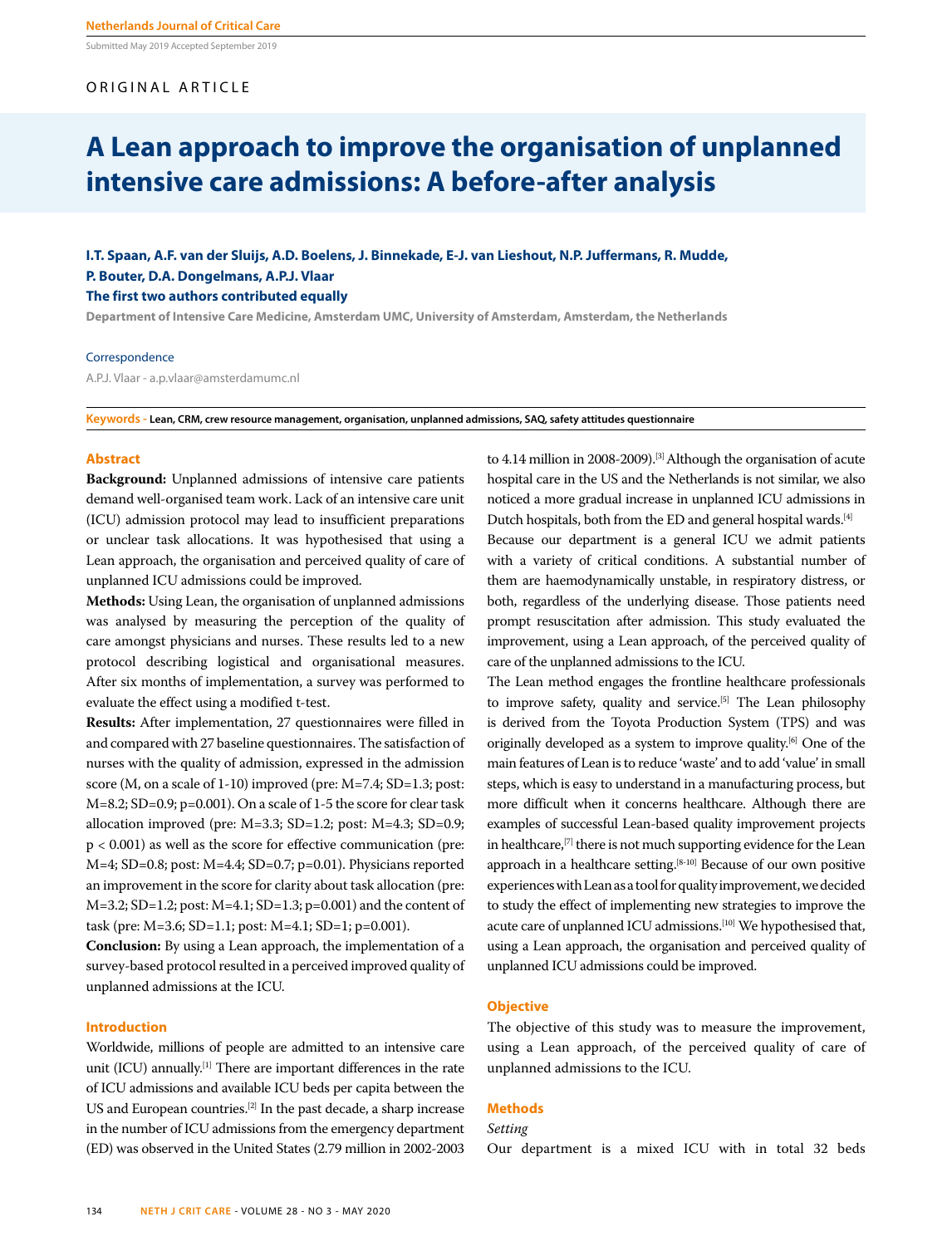during maximum occupancy. It is situated in a tertiary care teaching hospital and staffed with intensivists, fellow intensivists, residents and ICU nurses. The intensivists have an anaesthesiology, internal medicine, cardiology or neurology background; the specialties of the residents are equally diverse. But next to the aforementioned specialties, there are residents from pulmonary medicine and cardiac and non-cardiac surgery. The ICU is known to have a high throughput of new residents.

## *Lean*

The Lean philosophy is used to improve the quality and efficiency of care in our department. In one of the stand-up meetings, concerns about the perceived potential of improvement of quality of care of the unplanned admissions were brought to attention. In response to this meeting, a project group was formed with the goal to analyse the improvement potential and set up a proposal for possible improvement. This proposal was the outcome of several meetings of the project group and discussions during stand-up meetings. The project group developed and carried out a survey in order to evaluate the perceived quality of care of the unplanned admissions to the ICU.

## *Survey*

We performed a survey measuring the perception of the quality of acute care during unplanned admissions of unstable patients as well as time measurements of the acute care process. The

|  | <b>Table 1.</b> Results of the questionnaires of the nursing staff and physicians |  |  |
|--|-----------------------------------------------------------------------------------|--|--|
|--|-----------------------------------------------------------------------------------|--|--|

| <b>Nurses</b>                        |               |          |                                           |  |  |  |
|--------------------------------------|---------------|----------|-------------------------------------------|--|--|--|
| <b>Observations N (forms)</b>        | $N = 46$      | $N = 46$ |                                           |  |  |  |
| Score 1 to $51$                      | <b>Before</b> | After    | Difference (95% CI), p value <sup>2</sup> |  |  |  |
| Clear task allocation                | 3.3(1.2)      | 4.3(0.9) | $-0.98$ ( $-1.43$ to $-0.54$ ), p<0.001   |  |  |  |
| Clarity about role                   | 3.5(1.2)      | 4.2(1)   | $-0.65$ ( $-1.11$ to $-0.2$ ), p=0.01     |  |  |  |
| Clarity on which doctor<br>to assist | 3.8(1.3)      | 4.4(0.9) | $-0.58$ ( $-1.06$ to $-0.1$ ), p=0.02     |  |  |  |
| Clear content of task                | 3.6(1)        | 4.3(0.8) | -0.61 (-0.98 to -0.25), p=0.001           |  |  |  |
| Good communication                   | 4(0.8)        | 4.4(0.7) | $-0.44$ ( $-0.76$ to $-0.13$ ), p=0.01    |  |  |  |
| Clear which contact<br>person        | 4(0.8)        | 4.5(0.6) | $-0.51$ ( $-0.81$ to $-0.21$ ), p=0.001   |  |  |  |
| Safety of procedure                  | 4.3(0.7)      | 4.6(0.5) | $-0.3$ ( $-0.56$ to $-0.03$ ), p=0.03     |  |  |  |
| Admission score                      | 7.4(1.3)      | 8.2(0.9) | $-0.8$ ( $-1.28$ to $-0.33$ ), p=0.001    |  |  |  |
| <b>Physicians</b>                    |               |          |                                           |  |  |  |
| <b>Observations N (forms)</b>        | $N = 44$      | $N = 47$ |                                           |  |  |  |
| Score 1 to $51$                      | <b>Before</b> | After    | Difference (95% CI), p value <sup>2</sup> |  |  |  |
| Clear task allocation                | 3.2(1.2)      | 4.1(1.3) | $-0.92$ ( $-1.45$ to $-0.4$ ), p=0.001    |  |  |  |
| Clarity about role                   | 3.8(1)        | 4.2(1.1) | $-0.44$ ( $-0.89$ to 0.01), p=0.054       |  |  |  |
| Role nurses clear                    | 3.4(1.4)      | 4.3(1)   | $-0.93$ ( $-1.46$ to $-0.41$ ), p=0.001   |  |  |  |
| Clear content of task                | 3.6(1.1)      | 4.4(1)   | -0.77 (-1.19 to -0.34), p=0.001           |  |  |  |
| Good communication                   | 4.1(0.8)      | 4.4(0.9) | $-0.33$ ( $-0.67$ to 0), p=0.051          |  |  |  |
| Safety                               | 4.4(0.6)      | 4.6(0.7) | $-0.21$ ( $-0.48$ to 0.06), p=0.131       |  |  |  |
| <b>Admission score</b>               | 7.5(1.3)      | 8.2(1.5) | -0.71 (-1.3 to -0.12), p=0.019            |  |  |  |

<sup>1</sup> Although the data have, strictly speaking, an ordinal measurement level, we assume that the distances between the five item levels are equal, so analysis on an interval level is possible.

<sup>2</sup> p-value modified t-test, known as Welch's t-test that adjusts the number of degrees of freedom when the variances are thought not to be equal to each other.

survey consisted of a written questionnaire for nursing staff and physicians involved in these admissions measuring quantitative, i.e. duration of admission until stabilisation, and qualitative data, i.e. satisfaction and perceived quality of care *(see supplement 1 for the questionnaire and table 1 for the results)*. The items in our questionnaire were based on the short form of the Self-Assessment Questionnaire (SAQ), a well-established and validated method to measure teamwork and safety climate.[11] After an acute admission, this questionnaire was offered to the team involved in the admission by staff not involved in the current admission. A rating was given on different subjects: clear task allocation, clarity about their role, clarity about which doctor or nurse to assist, whether or not the content of their task was clear, quality of the communication in general and safety of the procedure. All were scored with a Likert scale ranging from one (strongly disagree) to five (strongly agree). The overall admission satisfaction was scored on a scale of one to ten. The questionnaire was used to evaluate the perceived quality of care before and after the intervention described below.

## *Development and implementation of the new protocol*

The results of the survey before the intervention were analysed and used to develop a protocol describing both logistical and organisational measures to improve the perceived quality of the admission of unplanned, unstable patients *(supplement 2)*. In short, the following work flow was implemented. We assigned a bed and a team comprising at least two nurses and two physicians on one of our units for unplanned emergency admissions. When a patient was in direct need of respiratory or haemodynamic support it was classified as an emergency admission. Every patient with an emergency admission either from the ward or from the emergency department (ED) could be included in the study. The nurses and physicians were assigned to clearly described roles. We composed a checklist with items necessary for an emergency admission. The assigned nurses were responsible for all the necessary items being present and functioning. Just before transport from the ward or ED to the ICU, the attending physician called the supervising nurse to announce the arrival of the emergency patient. This announcement included the latest vital signs and necessary measures to resuscitate the patient. We divided these into haemodynamic measures, respiratory measures or both. Based on this announcement, the supervising nurse alerted the team, which assembled at the designated bed in the ICU. During the admission all members of the team performed the tasks belonging to their roles; only the responsible team members were present. Over a period of six months the new protocol was implemented; during this period several clinical teaching sessions for both nursing staff and physicians were given, there was a publication of the protocol in our database, multiple notifications in our department newsletter and members of the project group stimulated its use. After these six months a new survey was performed using the same questionnaire to assess if the interventions had led to the desired results.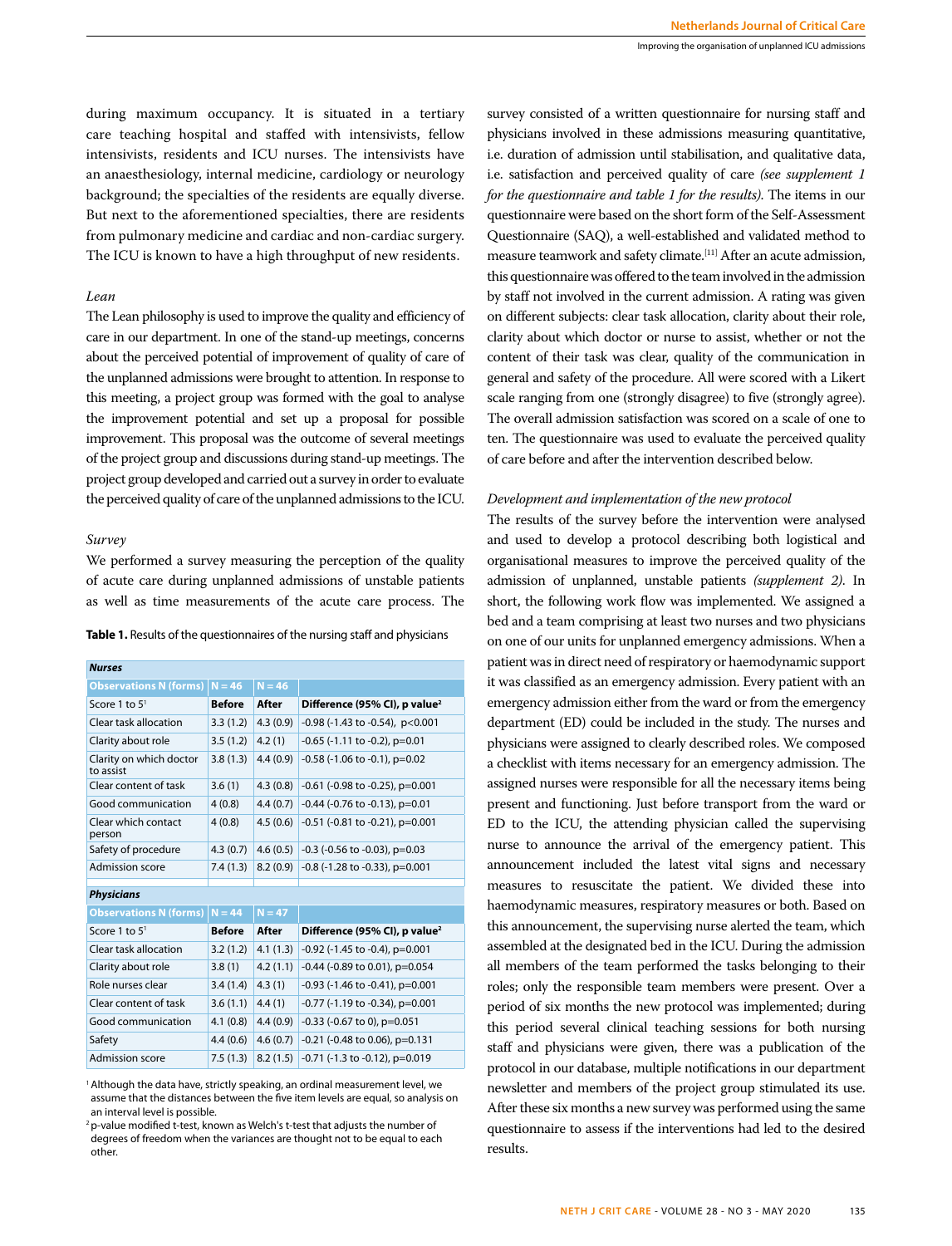Improving the organisation of unplanned ICU admissions

## *Clinical data collection*

The demographics of patients and of the acute care procedure were collected after completing the admission procedure. The admission time was set at the moment that all team members agreed that the emergency patient was adequately stabilised.

#### *Statistics*

The results of the questionnaire consisted of data of an ordinal measurement level. Most answers were scored on a scale of one to five. It was assumed that the distances between the five item levels were equal so analysis on an interval level was possible. Furthermore the p-value modified t-test was used to calculate a 95% confidence interval.

Continuous normally distributed variables were expressed by their mean and standard deviation or when not normally distributed as medians and their interquartile ranges. Categorical variables were expressed as n (%). To test groups, Student's t-test was used, if continuous data were not normally distributed the Wilcoxon test was used. Categorical variables were compared with the Chisquare test. Appropriate statistical uncertainty was expressed by 95% confidence levels. Statistical significance was considered to be at p=0.05. Analyses were performed using R (version 3.4; R Foundation for Statistical Computing, Vienna, Austria).<sup>[12]</sup>

#### **Results**

## *Perceived problems during Lean approach*

During the first stand-up meetings it became clear that the chief complaint was the absence of a clear task allocation during unplanned ICU admissions. This was thought to be due to the lack of a protocol, leading to insufficient preparation before admission and unclear allocation of tasks during the admission. Missing equipment was also mentioned as a cause of delay during admission. Before implementation of the new protocol, an unplanned emergency patient was brought in after notifying the ICU specialist and nurse in charge on the unit by our rapid response team. Tasks were not further explained nor allocated in advance to the nurses and doctors involved. Also, equipment was not checked according to a checklist.

## *Baseline measurement*

The baseline measurement was done for 27 unplanned admissions during a period of four months *(table 2)*. In total 46 nurses and 44 physicians filled in the questionnaire. Nurses and physicians were randomly assigned to the emergency admission. Of the patients, 22% were female. The mean age was 57.7 (range: 27-89) years. The majority of the patients were referred via internal medicine (37%) and surgery (33%). Results of the survey before the intervention were as follows. On a scale of 1 to 5 the nurses' scores varied from 3.3 for the clearness of task allocation to 4.3 for their sense of safety during the admission. Their overall admission score was 7.4 on a scale of 1 to 10. **Table 2.** Demographic data of patients admitted during the two evaluation episodes (before and after intervention)

| <b>Demographic data</b> | <b>Before</b>                                          | <b>After</b>                                        |                                    |
|-------------------------|--------------------------------------------------------|-----------------------------------------------------|------------------------------------|
| Inclusion period        | 20-02-2016<br>$-06 - 05 - 2016$<br>$(76 \text{ days})$ | 26-09-2016<br>$-08-04-2017$<br>$(194 \text{ days})$ | Difference (95% CI),<br>p value    |
| Observations (N)        | 27                                                     | 27 (1 patient<br>lost to follow-<br>up)             |                                    |
| Gender:                 |                                                        |                                                     |                                    |
| Female                  | 6/27(22%)                                              | 10/27 (37%)                                         | -14.81 (-38.08 to 9.89),<br>p 0.37 |
| Male                    | 21/27 (78%)                                            | 16/27 (59%)                                         | 18.52 (-6.57 to 41.68),<br>p 0.24  |
| Age                     | $57.7(27 - 89)$                                        | 63.4 (22-83)                                        | $-9$ ( $-14 - 1$ ), p 0.10         |
| NICE score APACHE IV    | 72.3 (30-127)                                          | 79.8 (35-145)                                       | 5.43 (-20 to 9.27), p 0.46         |
| Length of stay (days)   | $7.1(0 - 37)$                                          | $8.0(0-32)$                                         | 3 (-3.5 to 1), p 0.18              |
| Referring specialisms:  |                                                        |                                                     | p 0.61                             |
| Cardiology              | 1(4%)                                                  | 2(7%)                                               |                                    |
| Cardiothoracic surgery  | $0(0\%)$                                               | 1(4%)                                               |                                    |
| Gynaecology             | $0(0\%)$                                               | 2(7%)                                               |                                    |
| nternal medicine        | 10 (37%)                                               | 11 (41%)                                            |                                    |
| Neurology               | 4 (15%)                                                | $3(11\%)$                                           |                                    |
| Neurosurgery            | 2(7%)                                                  | 14%                                                 |                                    |
| Orthopaedics            | 1(4%)                                                  | $0(0\%)$                                            |                                    |
| Surgery                 | 9(33%)                                                 | 6(22%)                                              |                                    |

The physicians' scores varied from 3.2 for the clearness of task allocation to 4.4 for the sense of safety during the procedure. The overall admission score was 7.5. The median duration of the acute care procedure was 45 (18-77) minutes. The median duration of the acute care procedure without delay was 40 (16- 60) minutes. In 18% of the admissions, a delay was reported. Several reasons were reported as a cause for the delay: a nonfunctioning capnograph, an unclear task description or not enough personnel because the doctor was needed elsewhere.

#### *After implementation*

After the implementation of the protocol the demographic data of the evaluated patient population did not differ, although the inclusion period was 194 days compared with 76 days before the implementation. Unfortunately, data for one patient were lost during follow-up. The mean age and APACHE IV score did not significantly differ from the baseline APACHE IV score. The majority of patients admitted were surgical patients (22%) and internal medicine patients (41%).

#### *Before-after comparison*

See *table 1* for the before-after comparison. The overall admission score of nurses improved (pre: M=7.4; SD=1.3; post: M=8.2; SD=0.9; on a scale of 10; p=0.001). There was a significant improvement in the clarity about their task allocation (pre: M=3.3; SD=1.2; post:  $M=4.3$ ; SD=0.9; p<0.001) and more clarity about their role (pre: M=3.5; SD=1,2; post: M=4.2; SD =1; p=0.01). The clarity about which doctor to assist improved (pre: M=3,8; SD=1,3; post: M=4,4; SD=0.9;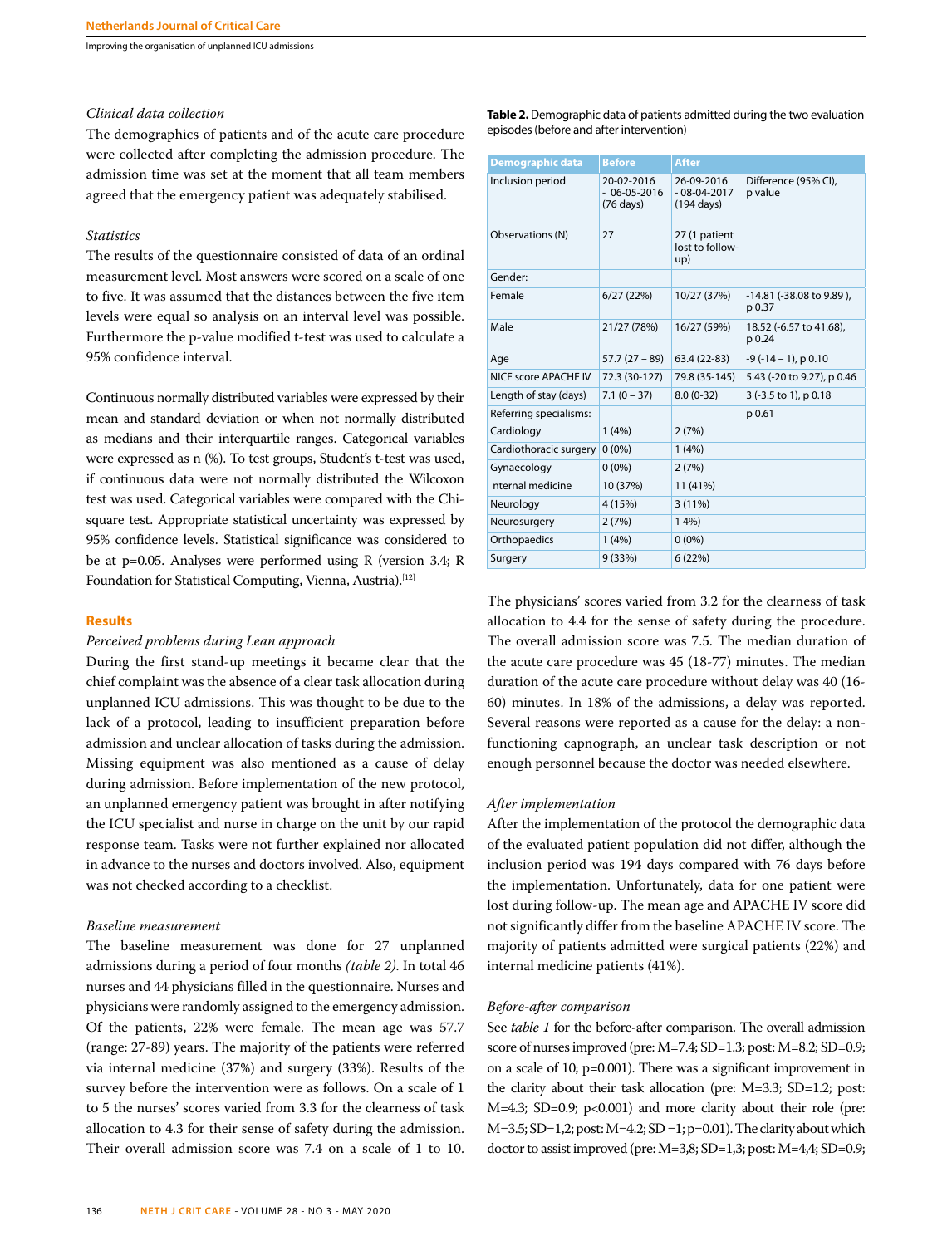Improving the organisation of unplanned ICU admissions

p=0.02) as did what the content was of their task (pre: M=3.6; post: M=4.3; SD=0.8; p=0.001). Their communication improved (pre: M=4; SD=0.8; post: M=4.4; SD=0.7; p=0.01) as well as clarity on who their contact person was (pre: M=4; SD=0.8; post: M=4.5; SD-0.6; p=0.001) and an improved sense of safety (pre; M=4.3; SD=0.7; post: M=4.6; SD=0.9; p=0.03).

Amongst physicians the overall admission score improved as well (pre: M=7.5; SD=1.3; post: M=8.2; SD=1.5; p=0.019). There was improvement in clarity about their task allocation (pre: M=3.2; SD=1.2; post: M=4.1; SD=1.3; p=0.001), more clarity about their own role (pre: M=3.8; SD=1; post: M=4.2; SD=1.1; p=0.01) and about the role of the nurses (pre: M=3.4; SD=1.4; post: M=4.3; SD=1; p=0.001). The sense of communication (pre: M=4.1; SD=0.8; post: M=4.4; SD=0.9;  $p=0.051$ ) and safety improved (pre: M=4.4; SD=0.6; post: M= 4.6; SD=0.7; p=0.131), although the latter was not significant.

Additionally, the duration of the admissions was compared before and after implementation of a more structured admission protocol. Table 3 shows that, although there was a trend towards a longer duration of the acute care procedure at the admission (pre: median=40 minutes; post: median=60 minutes), there were less admissions in which a delay was reported, but this was not significant (pre: 18%; post: 4%; p=0.27). Reported reasons for delay were a too short oxygen saturation meter and one patient who was admitted before the team was ready. Shortage of personnel and an unclear task description were no longer given as a reason of delay.

## **Discussion**

In this study, a Lean approach was used to improve the workflow regarding unplanned ICU admissions. The main findings of the study are 1) the Lean method has led to the implementation of a protocol which was associated with perceived improvement in communication and an improved sense of safety of unplanned ICU admissions; 2) The effect was more obvious among nurses compared with physicians; and 3) Implementation of a protocol for unplanned ICU admissions resulted in a trend towards a longer duration of acute care in an unplanned admission but with less delay.

While Crew Resource Management (CRM) is well known from the aviation industry, there is increasingly more attention for CRM in healthcare<sup>[13]</sup> and intensive care medicine in particular.<sup>[14,15]</sup> In a healthcare setting, CRM is applied to improve the cooperation of professionals leading to a better team performance and thus patient safety.[16] According to Haerkens et al. implementation of CRM is associated with a reduction in serious complications and a decrease in mortality in critically ill patients.<sup>[17]</sup> This study was performed in an ICU of a similar Dutch tertiary care hospital. Our study specifically resulted in improved team structure and communication. This facilitated providing and receiving effective feedback, which corresponds with the CRM key subjects of communication and creating and maintaining team structure and climate. In our study the significantly improved **Table 3.** Results of the questionnaires about duration and delay

| Data patient and acute care                    | <b>Before</b>                                                                                                                                                                                                                                                                                           | <b>After</b>                                                                           |
|------------------------------------------------|---------------------------------------------------------------------------------------------------------------------------------------------------------------------------------------------------------------------------------------------------------------------------------------------------------|----------------------------------------------------------------------------------------|
| Inclusion period                               | 20-02-2016 to 06-05-<br>2016 (76 days)                                                                                                                                                                                                                                                                  | 26-09-2016 to 08-04-<br>2017 (194 days)                                                |
| Observations (N)                               | 28 (in 27 patients)                                                                                                                                                                                                                                                                                     | 27                                                                                     |
| Duration acute care<br>procedure               | Median (IQr) 45 (18 to<br>77) minutes                                                                                                                                                                                                                                                                   | Median (IQr) 60 (30 to<br>60) minutes<br>Min 15, max 120                               |
| Duration acute care<br>procedure without delay | Min 6, max 210                                                                                                                                                                                                                                                                                          | Median (IQr) 60 (30 to<br>60) minutes<br>Min 15, max 120                               |
| Delay reported                                 | Median (IQr) 40 (16 to<br>60) minutes                                                                                                                                                                                                                                                                   | 4% (1/24) (2 not<br>reported)<br>(p=0.27 compared to<br>before)                        |
| Reason of delay                                | 1. Capnograph not<br>functioning<br>2. Unclear task<br>description<br>3. Not enough<br>personnel because<br>another patient had<br>an acute problem<br>as well<br>4. Not enough<br>personnel, fellow<br>doctor was at the<br>emergency room.<br>5. Not enough<br>personnel, unclear<br>task description | 1. Short oxygen meter<br>cable, patient arrived<br>too quickly to activate<br>the team |

items (a clear task allocation and content of task, clarity about the role or who to assist or to contact) are contributing factors to a better team performance, a key component in CRM.

Our study was a qualitative study about the Lean approach to the implementation of an admission protocol. Similar to that of Kemper et al.<sup>[14]</sup> this study was implemented after acknowledgment of a performance gap. A Lean approach was used to improve the workflow regarding unplanned ICU admissions. This resulted in the development of a protocol that was implemented, leading to subsequently better communication and an improved sense of the safety of the admission procedure. These findings are in line with results from a study in which structured communication led to improved quality of communication between nurses and physicians.<sup>[15]</sup>

An important aspect of the Lean method is engaging healthcare professionals who are at the frontline, in the process of improving safety, quality and service.<sup>[5]</sup> After implementation of our protocol, improvement of communication and sense of safety of the procedure was found more among nurses compared with physicians. Some of the physicians working in our ICU are residents. This means they do a rotation of several months. During an emergency admission, a resident is supervised by a fellow or registrar. At least two nurses, but often more, are involved in the unplanned ICU admissions. The number of professionals, but also the fact that some of them are relatively new to the team, can lead to confusion about roles and subsequent tasks. Having a clear task description beforehand, the benefits could even be of more importance for nurses than physicians.